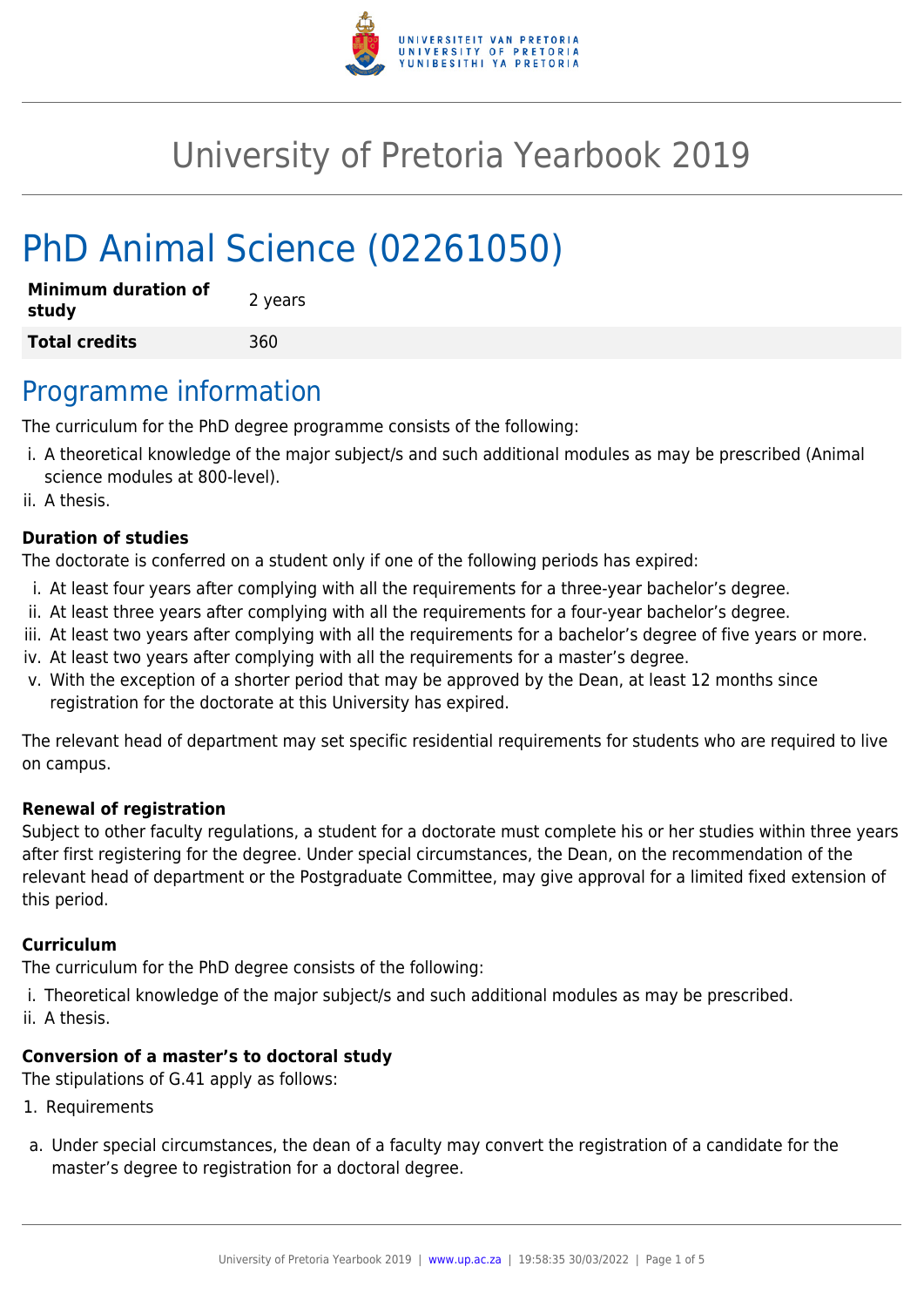

- b. For such conversions, the relevant head of department and the supervisor must be satisfied that the student's completed work is of the standard that would be expected of a doctoral student, that the student is capable of completing a doctoral degree, and that the project is of appropriate standard and scope to constitute a doctoral study.
- c. For such conversions, the relevant head of department and the supervisor must be satisfied that the student has demonstrated that he or she has the potential to fulfil the requirements of a doctoral degree without having completed a master's degree.
- 2. Process
- a. Application for conversion may be submitted at any time during the course of study for the master's degree.
- b. The application for the conversion must include the following documentation:
- i. A detailed progress report by the candidate of the work completed for the master's project. The report must provide proof that the results obtained thus far are of such a standard and scientific significance that they justify conversion to a doctoral project. The report should include details of presentations made at conferences and of material that has been submitted for publication and/or published.
- ii. A detailed proposal for the intended doctoral project, written by the candidate, including the objectives of the project.
- iii. A recommendation by the supervisor with specific comments on the ability of the applicant as a potential doctoral candidate as well as the feasibility of the conversion, especially with regard to the information provided by the candidate in his/her reports (items (i) and (ii)).
- iv. A recommendation by the relevant head of department, if he or she is not the supervisor, in which the ability of the candidate as a potential doctoral candidate is confirmed.
- v. If the Dean considers it advisable for the faculty, the candidate may be required to present a seminar to the department in support of the application. In this case, the relevant head of department should include a report on this in his or her recommendation.
- c. The application of the candidate, together with the reports and recommendations, is submitted for consideration to the Dean, (who may delegate to the Chairperson of the Faculty Postgraduate Committee) for approval. The decision should be submitted to the Faculty Board for approval.

#### **General**

Candidates are required to familiarise themselves with the General Regulations regarding the maximum duration of study and the requirements to submit an article/s for publication.

# Admission requirements

MScAgric with specialisation in Animal Science or an equivalent applicable degree. Dependent on availability of supervisor/s and/or projects within the department.

# Examinations and pass requirements

- i. Consult the General Regulations that apply to the calculation of marks.
- ii. In order to obtain the PhD degree the candidate must:
- pass the examinations and the prescribed modules, as determined in the study programme;
- pass the thesis; and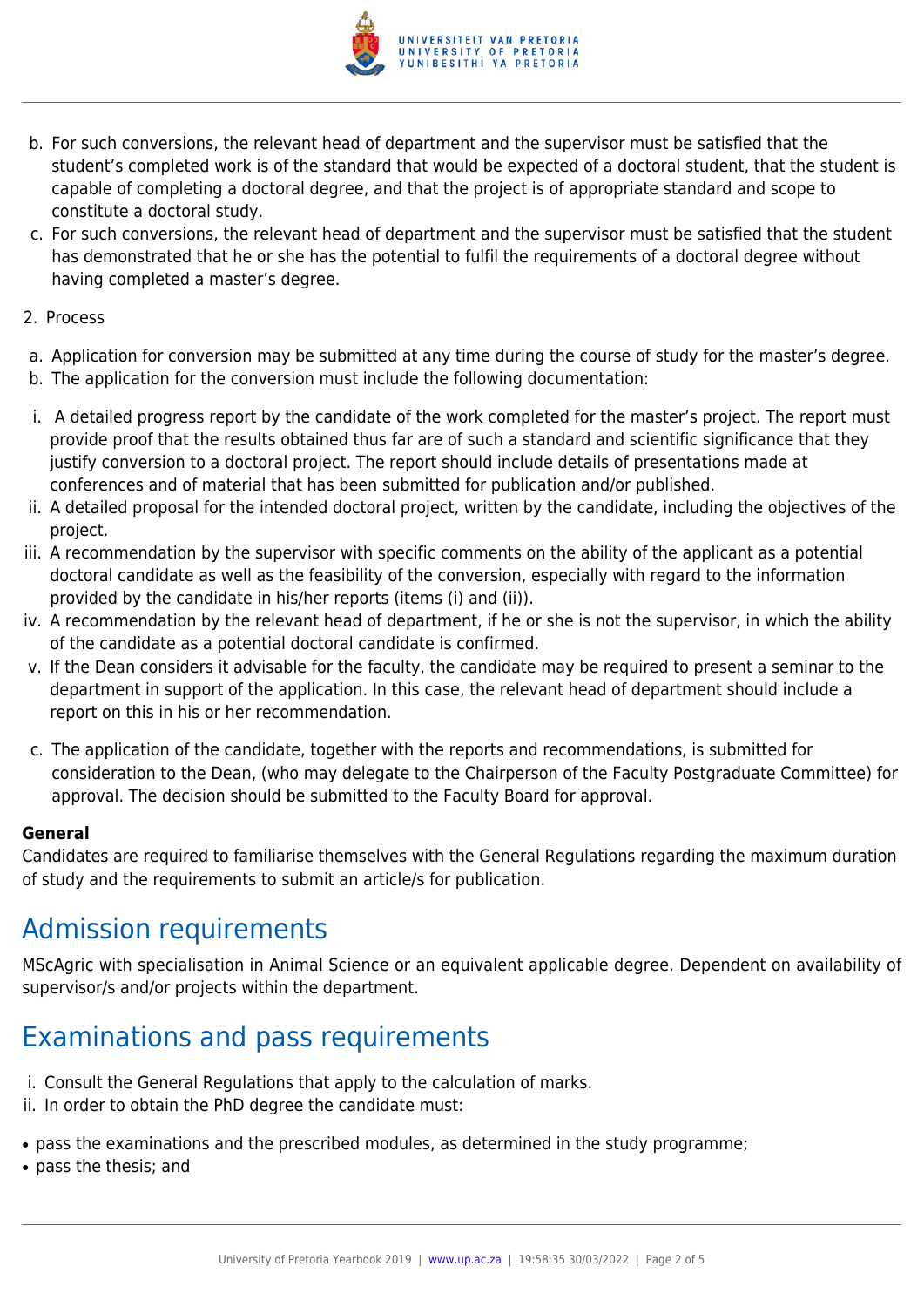

● pass the final examination on the thesis and general subject knowledge.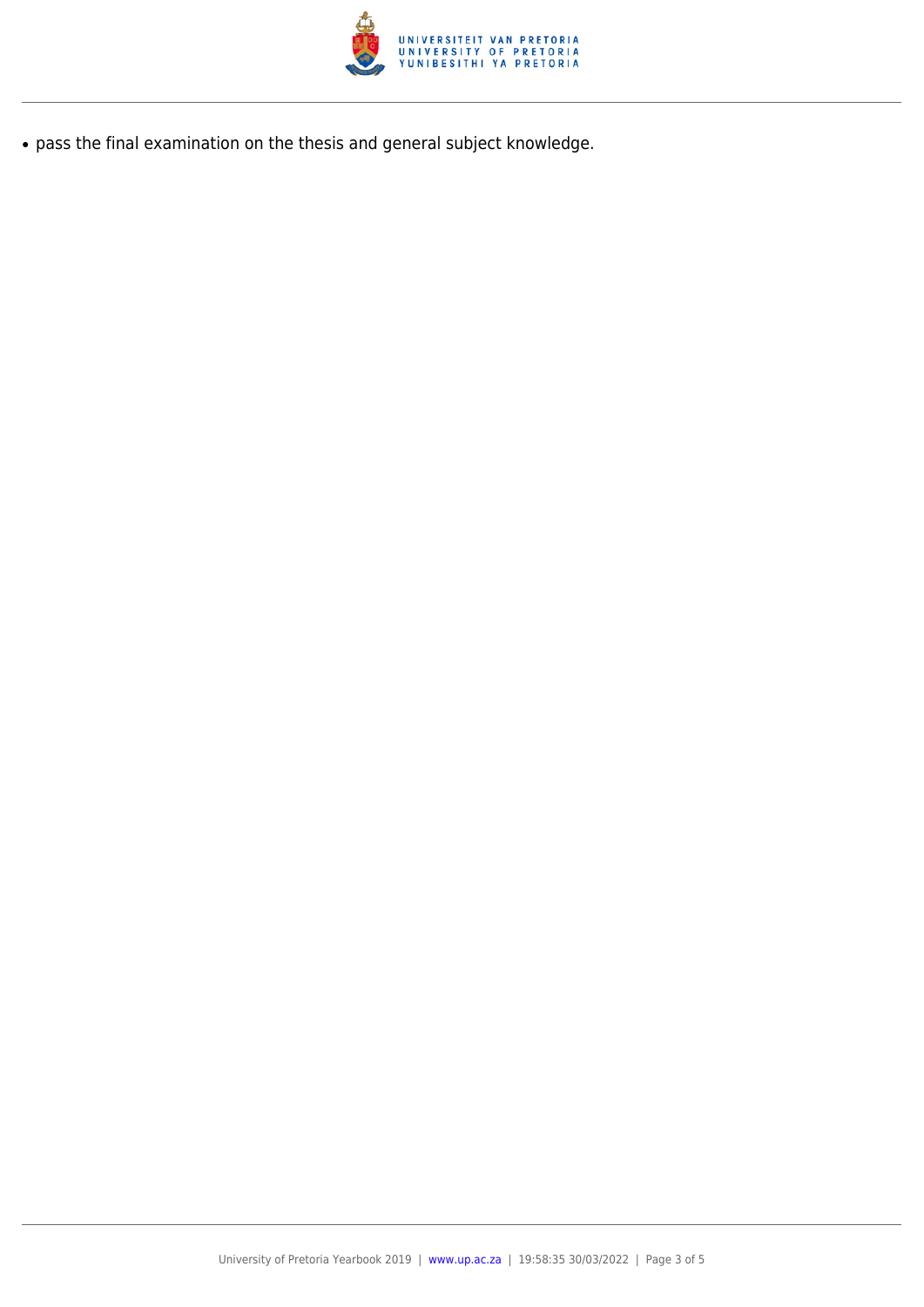

# Curriculum: Year 1

**Minimum credits: 360**

### **Core modules**

### **Thesis: Animal science 990 (VKU 990)**

| <b>Module credits</b>         | 360.00                         |
|-------------------------------|--------------------------------|
| <b>Prerequisites</b>          | No prerequisites.              |
| <b>Language of tuition</b>    | Module is presented in English |
| <b>Department</b>             | Animal and Wildlife Sciences   |
| <b>Period of presentation</b> | Year                           |